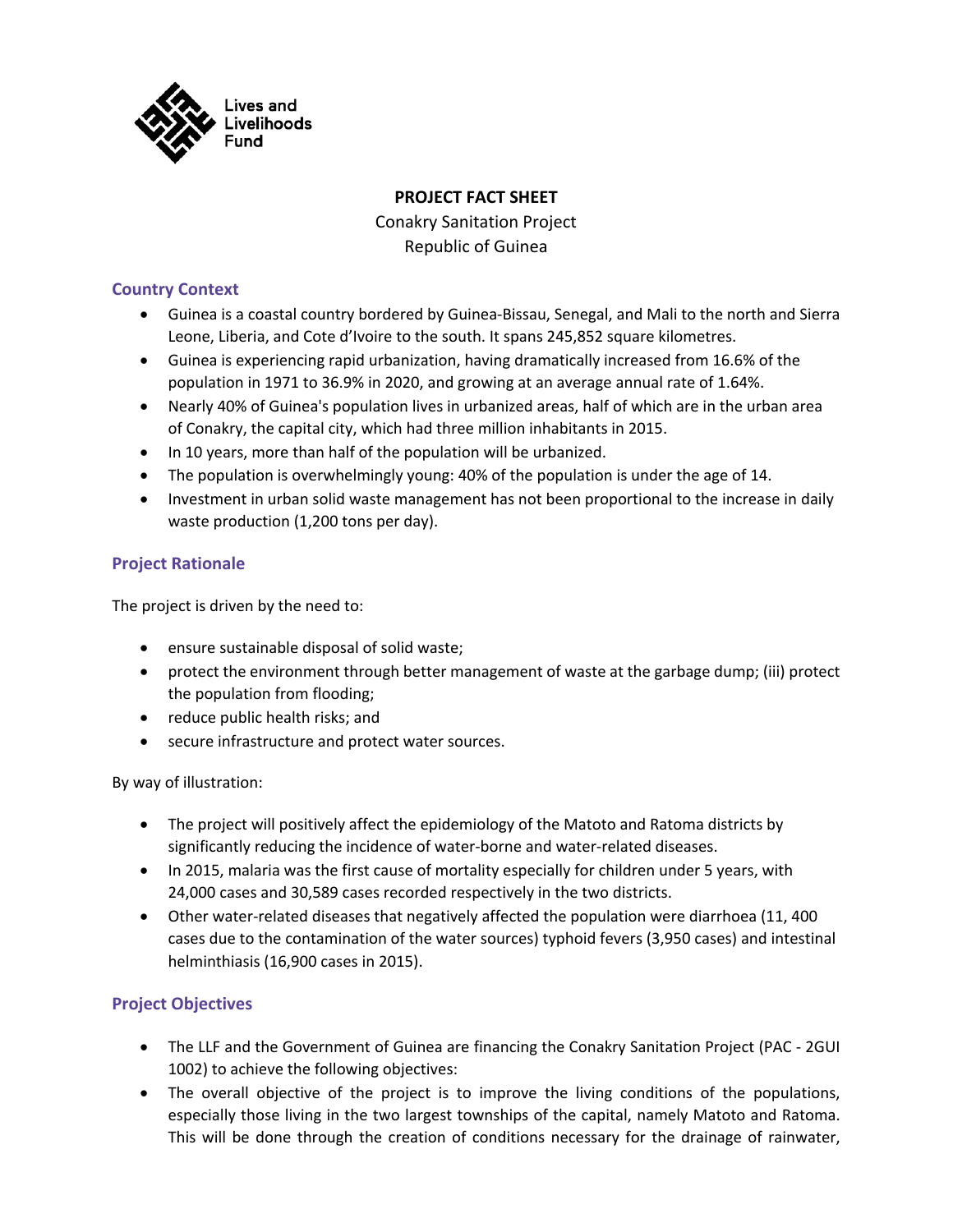

treatment of wastewater, the collection and effective treatment of solid waste. Finally, the improvement of the environment with the rehabilitation of the mining dump. IsDB recently also provided an additional \$ 1 million financing towards the rehabilitation of the existing sanitation workshop to ensure the sustainability of the project by the proper maintenance of the newly acquired fleet

• Specifically, once completed, the project will protect the population from flooding, reduce risks to health and public safety, safeguard the property of residents, secure infrastructure (roads), and protect drinking water sources from potential contamination from flooding or sewage.

## **Anticipated Results**

### **Project Components:**

The project activities are based on the following components:

- Component A = Purchase of Materials and Equipment
- Component B = Works
- Component  $C =$  Control and supervision of works
- Component D = Fuel and Rolling Stock Management System
- Component E = Management Unit
- Component F = Working capital for trucks
- Component G = Training
- Component H = Information Education Communication
- Component I = Financial Audit

#### **Key project information**

- Project Approval Date: July 1, 2018
- Date signed: August 30, 2018.
- Effective Date (Phase 1 Hire purchase: Services): Thursday, January 17, 2019
- Effective Date (Phase 2 Hire purchase: Assets): Wednesday, November 27, 2019
- Project implementation period: Four (4) years

#### **Expected Outcomes**

The main expected outcomes are:

- 55.6 km of primary, secondary, and tertiary reinforced concrete canals have been constructed and are operational
- Materials and equipment for the rehabilitation of the mine have been purchased and delivered.
- Approximately 70 trucks for solid waste collection, transportation and disposal have been purchased and delivered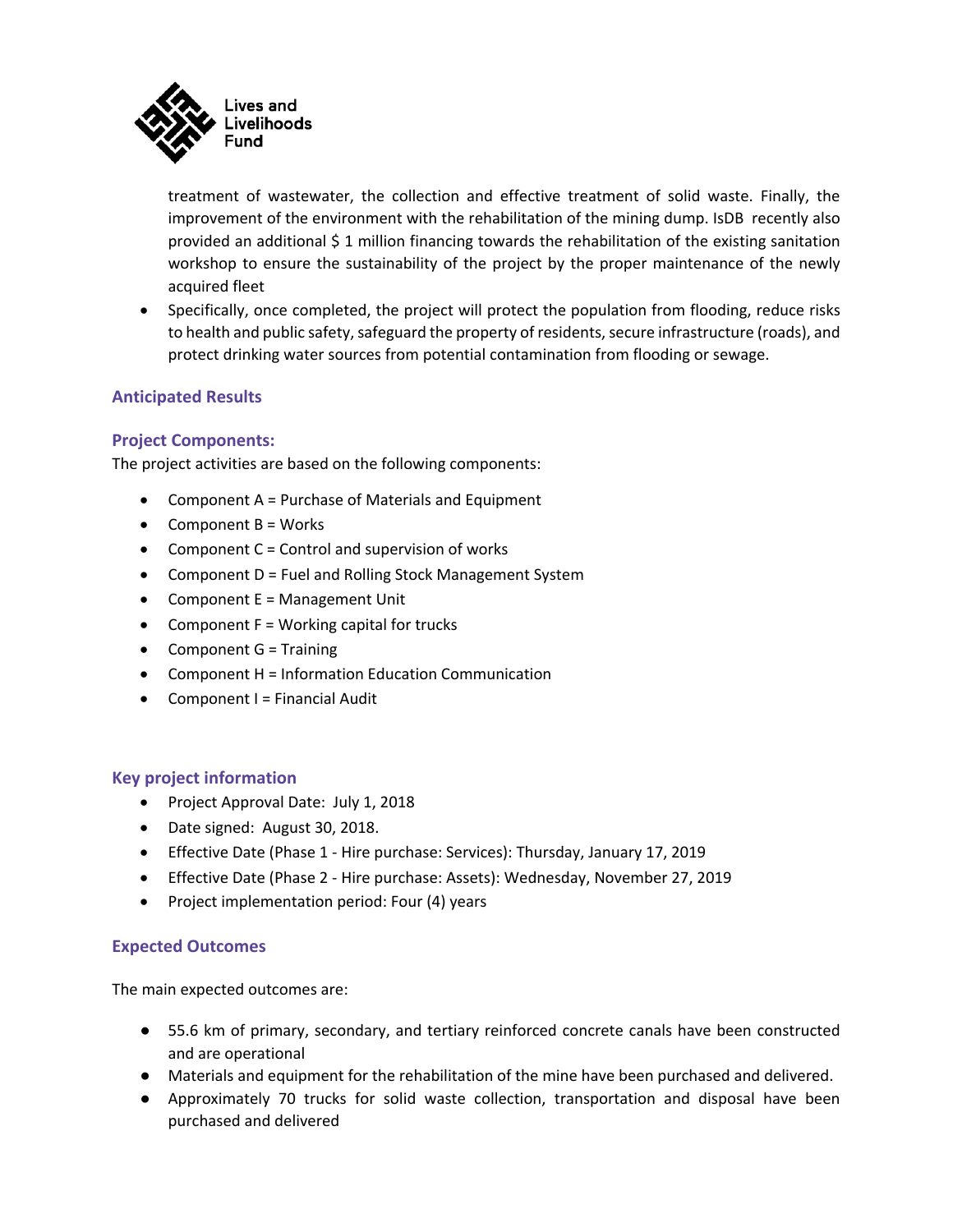

- 20,000 200-litre garbage cans are purchased and distributed
- 220 garbage bins are purchased, delivered, and installed in the various collection points
- Two (02) sludge treatment plants of 250 m3/day have been rehabilitated and are operational
- At least 200,000 people are sensitized to the dangers related to water, hygiene, health, and the environment

### **Benefits and impact (2025 - 2030)**

- All inhabitants are protected against flooding, loss of life and property
- 20,000 households benefit from regular solid waste collection
- The septic tanks benefit from a hygienic and improved discharge
- Treatment of faecal sludge increases from 0% in 2017 to 500 m<sup>3</sup>/day in 2025
- Reducing the prevalence of waterborne diseases by half for children under five (5) years of age
- Thousands of permanent jobs created and hundreds of temporary ones

#### **Strategic departments and services**

- Ministry of Planning and Economic Development (MPDE) in charge of public investment projects and development of a strategic partnership with the IDB Group and other Technical Development Partners.
- Ministry of Hydraulics and Sanitation through the National Agency for Public Sanitation and Hygiene (ANASP), Project Executing Agency.
- Project Management Unit (UGP -2GUI 1002), ensures the implementation of all project components.

#### **Donor Partners**

• **Abu Dhabi Fund for Development (ADFD)**

The Abu Dhabi Fund for Development (ADFD) is an aid agency established by the government of Abu Dhabi in 1971. ADFD aims to help developing countries to achieve sustainable socio-economic growth; through financial assistance in the forms of concessionary loans, managing government grants and equities. ADFD also peruses investments in order to encourage the private sector in the recipient countries to play an essential part in accelerating the economic development process, and at the same time playing a pivotal role in strengthening and diversifying the future resources of the Fund.

• **Bill and Melinda Gates Foundation (BMGF)**

The Bill & Melinda Gates Foundation (BMGF) is an American private foundation based in Seattle, Washington. The primary goal of the foundation is to enhance healthcare and reduce extreme poverty across the globe and to expand educational opportunities and access to information technology in the U.S.

• **Islamic Solidarity Fund for Development (ISFD)**

The Islamic Solidarity Fund for Development (ISFD) is dedicated to reducing poverty in its member countries by promoting pro-poor growth, emphasizing human development, especially improvements in health care and education, and providing financial support to enhance the productive capacity and sustainable means of income for the poor, including financing employment opportunities, providing market outlets